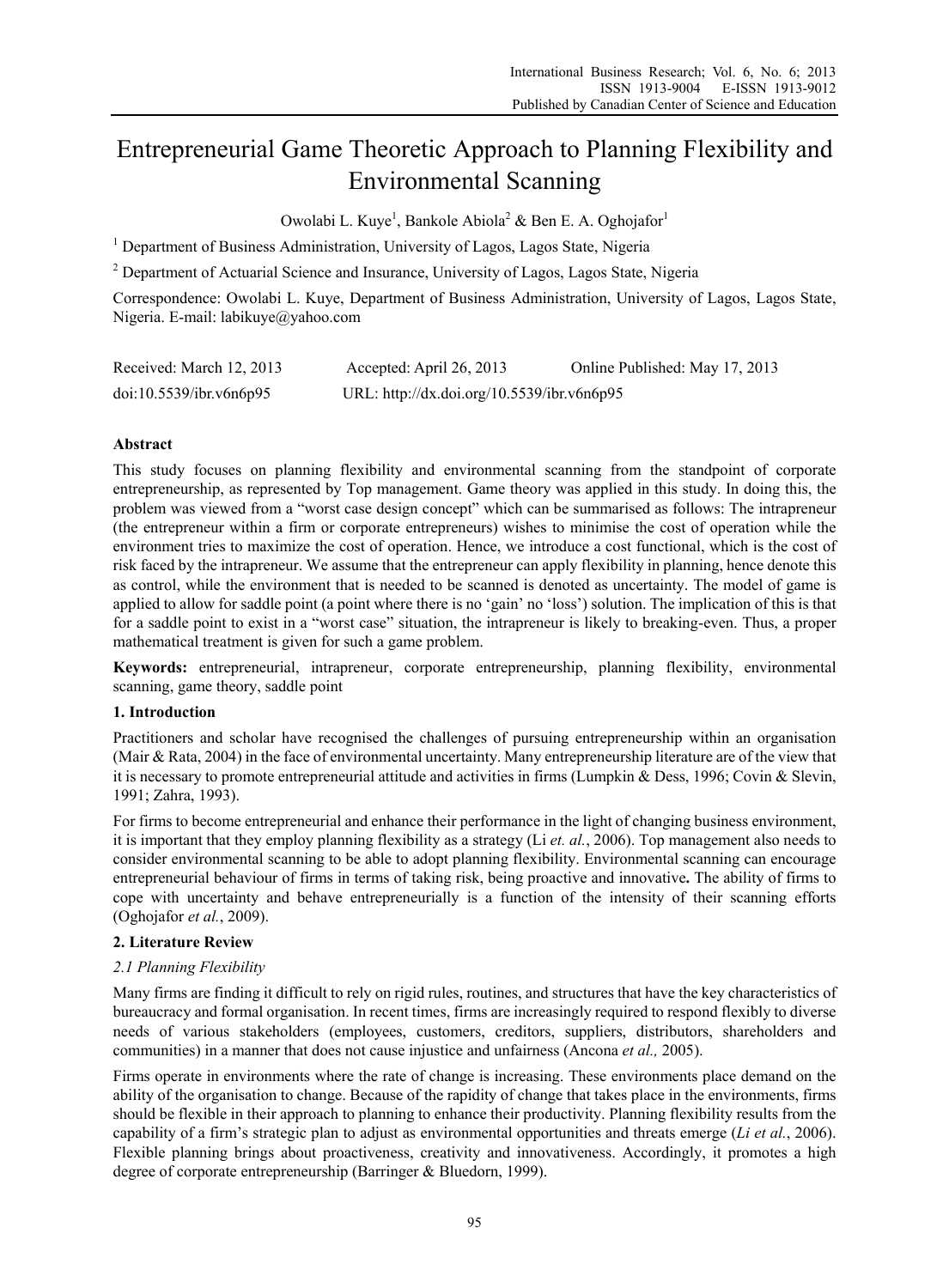### 2.1.1 The Need for Planning Flexibility

Kukalis (1989) in Kemelgor (2002) suggests the need for firms in a rapidly changing business environment to adopt flexible planning. He also opined that firms in this situation will enhance their performance, if only they can employ planning flexibility approach. According to Alpkan *et al.* (2007), flexible planning involves the capacity of a firm's strategic plans to become adaptive and responsive to change when necessary. Bhalla *et al.* (2006) opine that without flexibility in planning, rigidity in planning may be counterproductive in the long-run.

Planning is critical to the systematic growth and adaptation of a firm in a changing environment (Heimann & Lusk, 1976). The authors believed that this is true of firms in all sectors. Inherently in the planning process is the consideration of uncertainty concerning future events. That uncertainty may include not only the occurrences of future states of nature but also the availabilities of future decision alternatives. Recognising the problem of uncertainty in the planning process, managers in actual practice and researchers in the development of decision models have mentioned the need for considering the flexibility of a plan, as a criterion for selecting a course of action in a planning process (Heimann & Lusk, 1976).

According to Ancona *et al.* (2005), the need for flexibility is driven by intensifying competition so that capabilities for tailoring products and services to a range of customer needs are increasingly a source of competitive advantage.

#### 2.1.2 Decision on Flexibility

As part of its strategic thinking, an organisation should consider whether it is imperative to increase its flexibility and if so, which approach is the most appropriate and effective (Aaker & Mascarenhas, 1984). The authors identified a series of four steps that can help address these dimensions:

1) *Identifying environmental changes:* This first step involves a careful external focusing on the potential environmental changes confronting the firm. They may include competitor threats, technological breakthroughs, political events, changes in cultural values and behaviours, or economic in development. They could also be highly specific like the development of a particular type and size of cell- phone memory.

2) *Appraising likely environmental changes:* That is, consideration of the size, likelihood, and nature of the effect of each environmental change upon the firm. There will always be a large number of potential environmental changes. It is necessary to reduce them to a manageable number or at least to prioritise them.

3) *The flexibility option:* This step considers the flexibility option for each identified and screened environmental change. Flexibility needs to be considered in the context of a particular potential environmental change. The problem is that one approach might increase flexibility with respect to one potential environmental change but decrease it with respect to another. For instance, inventory might be used to buffer production uncertainties and fluctuations in sales and supplies. However, a technological change could cause the product to become obsolete leading to inventory not easily liquidated.

4) *Other methods for coping with environmental changes:* Flexibility is expected to be the most cost-effective technique for coping with environmental change and uncertainty. Other techniques too can be considered in addition to or in conjunction with flexibility: contingency planning, insurance, control, avoidance, and prediction.

#### *2.2 Environmental Scanning*

Creating and managing a successful business or venture requires research and planning. According to Sawyer (1993), research has revealed several reasons for the differences between planning in developed economies and less developed economies. Such reasons are attributable to dearth of the required technology required to scan and collect necessary data from the environment, and lack of information sources and other infrastructures for performing scanning activities (Sawyer, 1993).

Consequently, organisations, profit and non-profit, are faced with challenges for survival and economic success. However, it should be noted that success results only when a firm strategically understands the external factors so as to be able to respond appropriately in a manner that will guarantee the firm's survival and sustainable success. Environmental scanning is a means of gaining this understanding (Albright, 2004). For instance, business opportunities are daily springing up in all the sectors of the Nigerian economy as the nation's population increases and new communities are established (Awaiko, 2004). To discover these business opportunities, environmental scanning is necessary.

Scanning has to do with the gathering and utilisation of information concerning trends and events occurring in the external environment of a firm. It refers to awareness creation and communication of issues in the external environment that may likely affect the way a firm makes decisions (Albright, 2004). According to Choo (2001), environmental scanning could range from an informal conversation with someone to a formal business research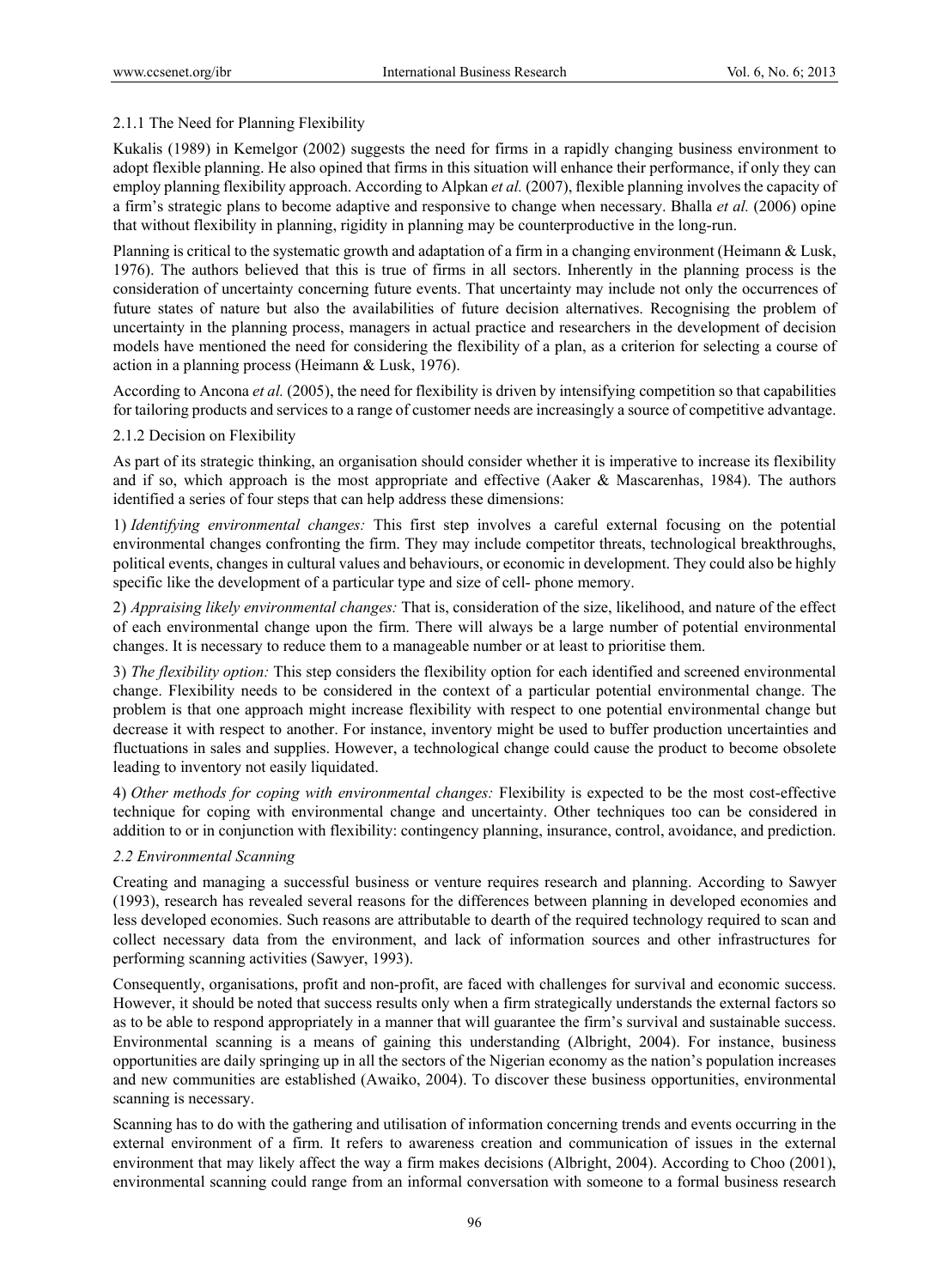activity. Environmental scanning includes the actions taken to seek information in a firm's external environment relating to trends and events, the awareness of which would assist senior management concerning the futurity of the firm's current decisions (Aguilar, 1967 in Kourteli, 2005). Scanning intensity is the degree of comprehensiveness of the environmental scanning process and the effort towards the activities involved in scanning the environment (Barringer & Bluedorn, 1999).

Owualah (1999) asserts that the trends that need to be scanned are rooted in five macro environments: economic, social, technological, competitive and legal environments. Elenkov (1997) contests that the environments that need to be scanned can be classified into two layers. The first, which is closest to the organisation, is referred to as the task environment. Its elements include investors, employees, customers, suppliers, creditors, distributors, competitors and regulatory agencies. The second is the general environment. It refers to those factors that influence firms indirectly. The general environment includes socio-cultural, economic, and legal-political factors. The information gathered during scanning is provided to key managers within the firm and is used to guide management in future plans. It is also a means of assessing a firm's strengths and weaknesses in response to external threats and opportunities. Thus, environmental scanning is a tool for identifying, collecting, and translating information about external influences into useful plans and decisions (Albright, 2004).

2.2.1 Why the Business Environment Should Be Scanned

Firms need to do environmental scanning for the followings reasons:

Environmental scanning is done so that firms are aware of the forces affecting change in the external environment in order to develop the strategies to sustain or enhance their competitiveness in the future (Choo, 2001).

As a result of changes and uncertainties in the global environment and recently new business practices, firms can easily lag behind by not keeping up with new technology, current regulations, and various growing trends. Environmental scanning leads to greater anticipatory management (Albright, 2004) as it provides an awareness of the changing environment.

According to Albright (2004), environmental scanning makes it possible for a firm to deal with external environmental issues that may, otherwise, have been difficult to identify. It is not just about information gathering; rather, its purpose is to focus on future impacts and potential influences on the organisation and how it can respond strategically (Albright, 2004).

Environmental scanning enables a firm to highly focus on information from the external environment, as this will assist top management to become accessible to various sources that will assist them in their strategic planning and problem-solving situations (Popoola, 2001).

Environmental scanning should be constantly done in order to be anticipatory and adaptive to changes in the environment. Through constant monitoring of the external environment, it is easier for top management to respond to environmental change by making necessary adjustments in the light of the change. Hence, suggesting the difference between success and failure (Albright, 2004).

#### *2.3 Corporate Entrepreneurship*

Entrepreneurship can be referred to as the process by which individuals, spurred by the desire for personal satisfaction or some rewards, act differently by adding value to an already existing venture or create an entirely new one not minding the risk involved (Kuye, 2008). Entrepreneurship includes the unique ability and determination to identify and exploit opportunity to create something new in the world (Martin & Osberg, 2007).

Corporate entrepreneurship is entrepreneurship activities within an existing organisation which has been recognised as that which fosters economic prosperity, organisational performance, and wealth creation (Antoncic & Hisrich, 2004; Antoncic & Zorn, 2004). Corporate entrepreneurship is concerned with the development and sustainability of new ventures within an established firm (Garvin & Lavesque, 2006).

#### 2.3.1 Entrepreneurial Postures

There are three postures or dimensions (risk-taking, proactiveness and innovativeness) of entrepreneurial orientation as conceptualised by Kreiser *et al.* (2002); Moris *et al.* (2006); Chow (2006); Wiklund and Shepherd (2005); Covin and Sleving (1989).

*Innovation*: Innovation is the process of adding value to a total firm, its employees, suppliers and customers via the creation of new techniques, procedures, services, products and marketing strategies (Shaw, O'Loughlin & McFadzean, 2005).

*Risk-taking*: According to Dess & Lumpkin (2005), risk-taking is the ability of a firm's willingness to get involved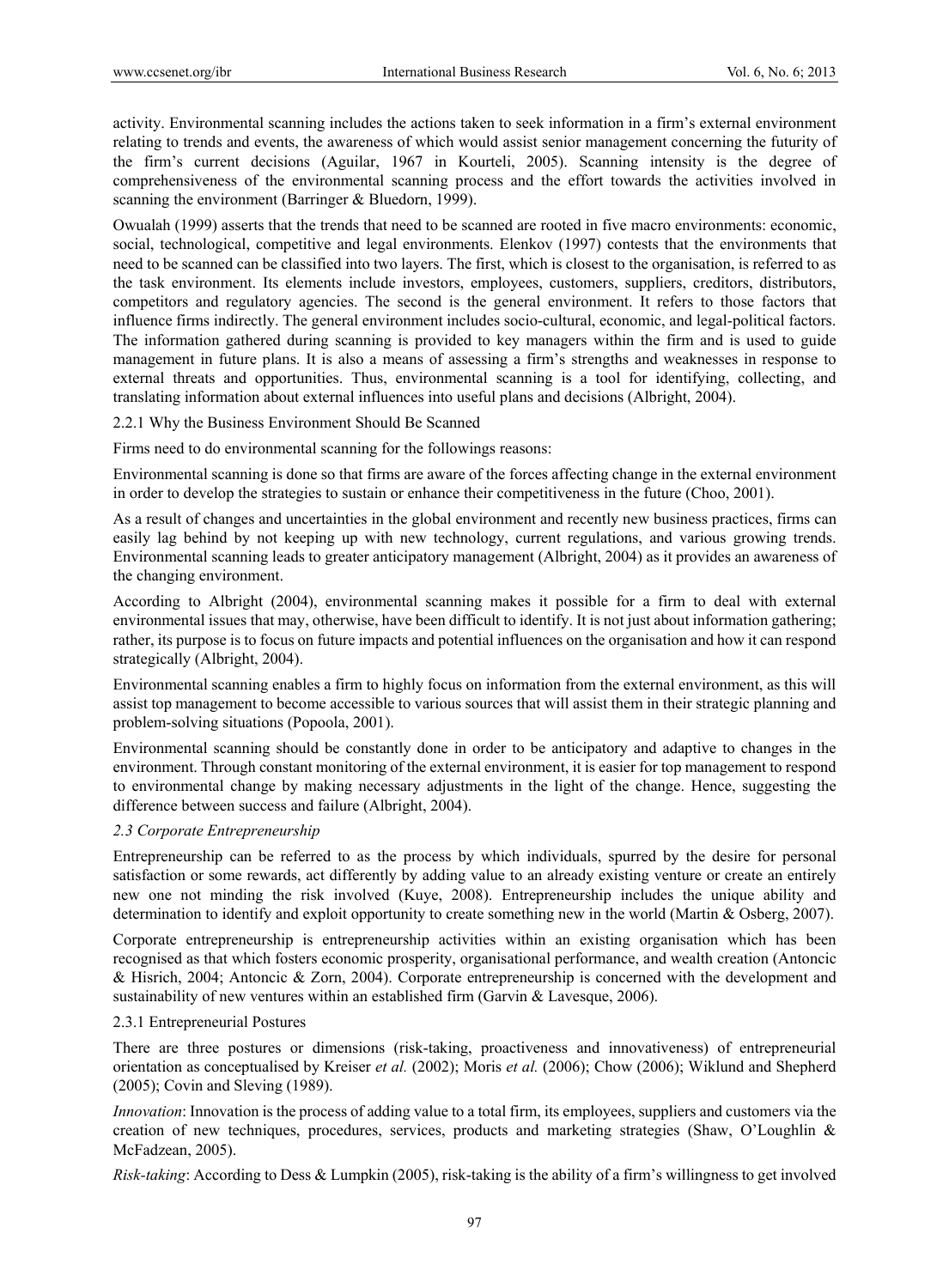in a venture and act courageously without regards to the likelihood of the venture's success or failure.

*Proactiveness*: Proactiveness is the process by which a firm continuously and actively searches rather than passively wait for market opportunities in view of the changing environment (Venkatraman, 1989).

Even though, entrepreneurs are critical to economic development, developing countries especially in the Sub-Sahara Africa are yet to develop the wherewithal to exploit this resource (Bawuah, Buame & Hinson, 2006).

#### **3. Methodology**

We let  $x(t)$  represent the state of corporate entrepreneurship at any time t, and let  $u(t)$  represent planning flexibility which is the control exerted by the top management in case there is a deviation from the original plan occasioned by environmental scanning. Also we let  $v(t)$  represent environmental scanning at any time *t*. For mathematical tractability; we model the problem on real Hilbert Space, as defined below:

**Mathematical Fundamentals**: Consider a differential game modeled on Hilbert Spaces. Specifically, let  $H_i$ ,  $i = 1,2,3$  be real Hilbert spaces.

Consider a differential game defined by:

$$
x'(t) = Ax(t) + Bu(t) + Cv(t)
$$
\n<sup>(1)</sup>

$$
x(0) = x_0 \in H_1 \tag{2}
$$

We associate a cost functional to equations (1) and (2), and define it as

$$
J(u, v) = \int_{0}^{T} \{ \langle x(t), Qx(t) \rangle + \langle u(t), Ru(t) \rangle + \langle v(t), Wv(t) \rangle \} dt
$$
 (3)

Where we let  $\langle \cdot, \cdot \rangle$  and  $\| \cdot \|$  denote inner product and norm respectively on  $H_i$ ,  $i = 1,2,3$ ,  $x(t)$  represent the state vector in  $H_1$ ,  $u(t)$  is the control strategy for player 1, with values in  $H_2$  and  $v(t)$  is the control strategy for player 2, with values in  $H_3$ .

#### **Remark (1)**:

(i) It is in order, at this point, to explain that player 1 represents the intrapreneur who uses all efforts including factors of production to carryout production processes employing environmental scanning strategy u(t) at any time t to counteract measures that would make him deviate from the original plan.

(ii) The environment in which the intrapreneur operates also employs strategy  $v(t)$  to indirectly work against the efforts of player1 (intrapreneur). Hence in this paper we regard the environment as the player 11.

(iii) The cost functional  $J(u, v)$  defined in (3) is the cost of the risk faced by the intrapreneur which must be minimized, but may be maximized by the environmental uncertainties if the intrapreneur fails to apply correct environmental scanning.

*A* is a linear operator in  $H_1$  with  $D_4$  (domain of A) dense in  $H_1$ . *A* is a closed operator.

The resolvent:  $R(\rho, A) = 1/(\rho I - A)$  exist if  $\text{Re}\,\rho \le 0$  and  $|R(\rho, A)| \le k/1 + |\rho|$ .

The operators: B:  $H_2 \to H_1$  and  $C: H_3 \to H_1$  are linear and uniformly bounded on [0,*T*]. The operator *Q* on  $H<sub>1</sub>$  is self-adjoint, symmetric and non-negative definite.

*R* and  $R^{-1}$  on  $H$ <sub>2</sub> are self adjoint symmetric and positive definite, while *W* and  $W^{-1}$  are self adjoint and negative definite. Player 1 apply strategy  $u(t)$  at time t to minimize  $J(u, v)$  and player 2 apply strategy  $v(t)$  at time *t* to maximize  $J(u, v)$ .

**Remark (2)**: The above explanations are necessary to ensure that the game proposed guaranteed existence of solution and mathematically solvable.

Given that  $J(\bar{u}, \bar{v})$  is the optimal solution of  $J(u, v)$ , then the main problem is to show that:

$$
J(\overline{u}, v) \le J(\overline{u}, \overline{v}) \le J(u, \overline{v})
$$
\n<sup>(4)</sup>

We start achieving this aim by defining the Hamiltonian of the equation  $(1)$ ,  $(2)$  and  $(3)$  as follows:

$$
H(x, u, v, \lambda) = \langle x(t), Qx(t) \rangle + \langle v(t), Wv(t) \rangle + \lambda^T [Ax(t) + Bu(t) + Cv(t)] \tag{5}
$$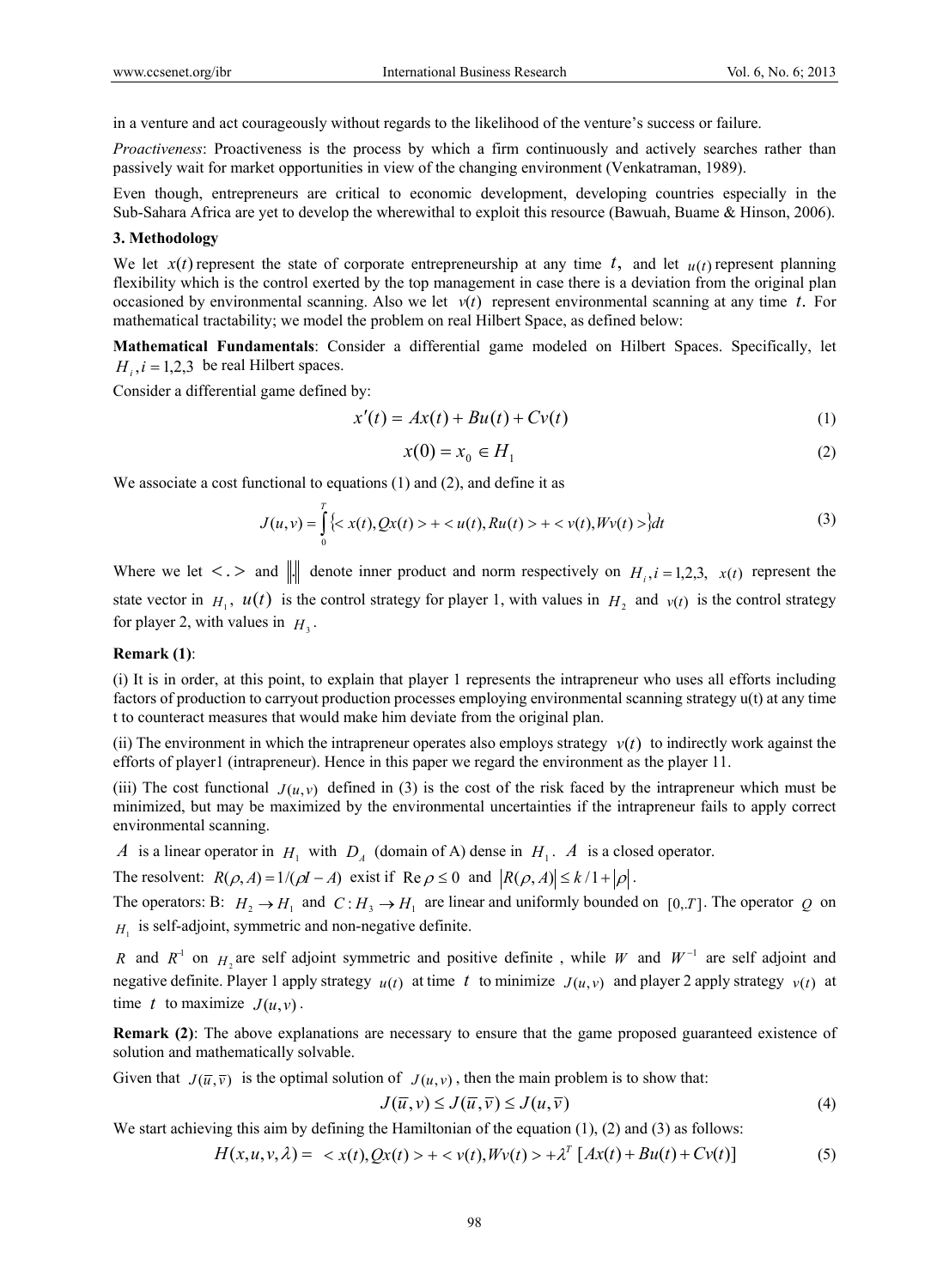#### **Assumptions:**

A1: The pay-off functional can be expressed as follows: There exist  $Q_1, Q_2$  such that  $Q = [Q_1, Q_2]$  and,

A2: The controls  $u(t)$  and  $v(t)$  are separated on the right hand side of (1) i.e there exist  $A_1, A_2$  such that  $A = [A_1, A_2]$ 

A3:  $\overline{\lambda}' = -H_x(\overline{x}, \overline{u}, \overline{v}, \overline{\lambda})$ A4:  $\overline{\lambda}(T) = 0$ A5:  $H_u(\overline{x}, \overline{u}, \overline{v}, \overline{\lambda}) = 0$ A6:  $H_v(\overline{x}, \overline{u}, \overline{v}, \overline{\lambda}) = 0$ 

# **The Multiplier**

We now set

$$
\lambda = \begin{pmatrix} \beta \\ \eta \end{pmatrix} \tag{6}
$$

 $\lambda$ (.) is the multiplier, while  $\beta$ (.) and  $\eta$ (.) will be specified later.

We transform (1)-(3) into unconstrained problem by introducing a penalty constant  $\mu(.)$  to get: Problem 1: Minimax

$$
J(x, u, v, \mu, \lambda) = J(u) + J(v) + \mu \int_0^T \|x'(t) - A_1 x(t) - Bu(t)\|^2 dt + \mu \int_0^T \|x'(t) - A_2 x(t) - C v(t)\|^2 dt + \int_0^T \langle B, x'(t) - A_1 x(t) - Bu(t) \rangle dt + \int_0^T \langle B, x'(t) - A_2 x(t) - C v(t) \rangle dt
$$

For computational convenience, we can update  $\beta$  and  $\eta$  as follows:

$$
\beta_{k+1}(t) = \beta_k(t) + 2\alpha\mu[x'_k(t) - A_1x_k(t) - Bu_k(t)], \beta_0 = 0, k = 0, 1, 2, \dots, \text{ where } 0 \le \beta \le 1
$$
\n
$$
\eta_{k+1}(t) = \eta_k(t) + 2\tau\mu[x'(t) - A_2x_k(t) - Cv_k(t)], \eta_0 = 0, k = 0, 1, 2, \dots, \text{ where } 0 \le \tau \le 0 \tag{7}
$$

Suppose  $\beta = \eta = 0$  in problem 1, we have Problem2: Min max

$$
j(x, u, v, \mu) = J(u) + J(v) + \mu \int_0^T \|x'(t) - A_1 x(t) - Bu(t)\|^2 dt + \mu \int_0^T \|x'(t) - A_2 x(t) - C v(t)\|^2 dt
$$

The following result is a consequence of the assumption A1and A2

Result 1: There exists a saddle point solution ( $\overline{x}, \overline{u}, \overline{v}, \overline{\mu}$ ) such that problem 2 satisfies

$$
J(\overline{x}, \overline{u}, v, \overline{\mu}) \le J(\overline{x}, \overline{u}, \overline{v}, \overline{\mu}) \le J(\overline{x}, u, \overline{v}, \overline{\mu}).
$$
\n(8)

Our aim is to establish the existence of the saddle point defined in (8).

We shall do this in steps.

Step1. Consider the control problem defined by:

$$
x'(t) = A_1(t)x(t) + Bu(t)
$$
\n(9)

With the pay off functional defined by:

$$
J(x, u) = \int_{0}^{T} \{ \langle x(t), Q_1 x(t) \rangle + \langle u(t), Ru(t) \rangle \} dt
$$
 (10)

Control  $u(.)$  is selected to minimise the pay off defined in  $(10)$ 

The unconstrained equivalence of problem (9) and (10) is given as:

$$
J(x, u, \mu) = \int_{0}^{T} \left\{ x(t), Q_1 x(t) > +  (11)
$$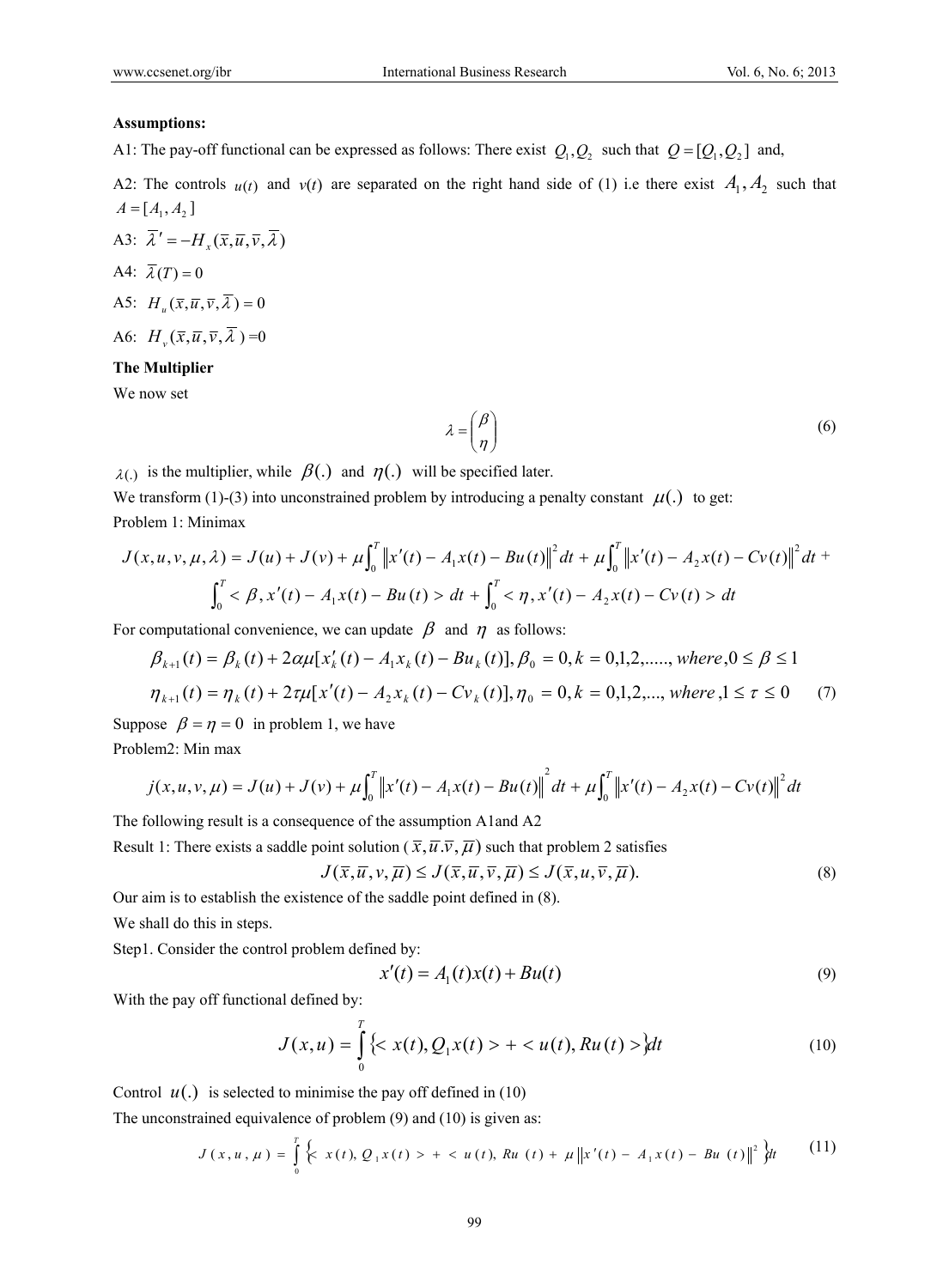$$
= \int_{0}^{T} \begin{cases} \langle x(t), Q_1 x(t) \rangle + \langle u(t), Ru(t) \rangle + \mu \langle x(t), A_1^T A_1 x(t) \rangle + \mu \langle u(t), B^T Bu(t) \rangle + \mu \langle x'(t), x'(t) \rangle \\ -2\mu \langle x'(t), Bu(t) \rangle - 2\mu \langle x'(t), A_1 x(t) \rangle + 2\mu \langle x(t), A^T Bu(t) \rangle \end{cases} (12)
$$

We can put  $(12)$  in a quadratic form as defined below:

$$
J(x, u, \mu) = \int (x \ x' \ u) \begin{pmatrix} Q_1 + \mu A_1^T A & -\mu A_1 & \mu A_1^T B \\ -\mu A_1 & \mu I & -\mu B \\ \mu A_1^T B & -\mu B & R + \mu B^T B \end{pmatrix} \begin{pmatrix} x \\ x' \\ u \end{pmatrix} dt
$$
 (13)

In a compact form, we can write (13) as:

$$
\int_{\Omega} \left\{ (w)^{T} H (w) \right\} dt
$$
\nWhere  $\Omega = [0, T]$  and  $H = \begin{bmatrix} Q_{1} + \mu A_{1}^{T} A_{1} & -\mu A_{1} & \mu A_{1}^{T} B \\ -\mu A_{1} & \mu I & -\mu B \\ \mu A_{1}^{T} B & -\mu B & R + \mu B^{T} B \end{bmatrix}$ ,

\n
$$
w^{T} = (x, x', u)
$$
\n(15)

(Ibiejugba & Onumanyi 1984), had earlier established that if *m* and *M* are the greatest lower bound and the least upper bound of the spectrum of operator  $H$  then at  $nth$  level of iteration, the rate of convergence is given as:

$$
J(x_n, u_n, \mu) \le \left(\frac{1 - \frac{m}{M}}{1 + \frac{m}{M}}\right)^{2n} J(x_0, u_0, \mu)
$$
 (16)

Step 2: We will now establish that for  $v(.)$  a maximizer, at *nth* level of iteration,

$$
J(x_n, v_n, \mu) \ge \left(\frac{1 - \frac{m}{M}}{1 + \frac{m}{M}}\right)^{2n} J(x_0, v_0, \mu)
$$
 (17)

To see this, Let  $\Omega = [0, T]$  be a fixed interval, denote by  $L_2[\Omega, H_i]$  the space of Strongly measurable function  $z(t) \in H_i$  such that:

$$
\int_{\Omega} \left| z(t) \right|^2 dt < \infty
$$

Then  $L_2[\Omega, H_i]$  is a real Hilbert space with an inner product defined by:

$$
\langle w, z \rangle = \int_{\Omega} \langle w(t), z(t) \rangle dt \tag{18}
$$

We now consider a model defined by:

$$
x'(t) = A_2 x(t) + Cv(t)
$$
 (19)

Let  $T(t)$  be strongly continuous semi- group generated by  $A_2$ Consider the functional defined by:

$$
J(x,v) = \int_{0}^{T} \left\{  +  \right\} dt
$$
 (20)

W is negative definite,  $v(t)$  tries to maximize  $J(x, y)$ . Transforming (19) and (20) to unconstraint problem we get:

$$
J(x, u, \mu) = \int_{0}^{T} \left\{ x(t), Q_2 x(t) > + \langle v(t), Wv(t) \rangle + \mu \|x'(t) - A_2 x(t) - C v(t)\|^2 \right\} dt \tag{21}
$$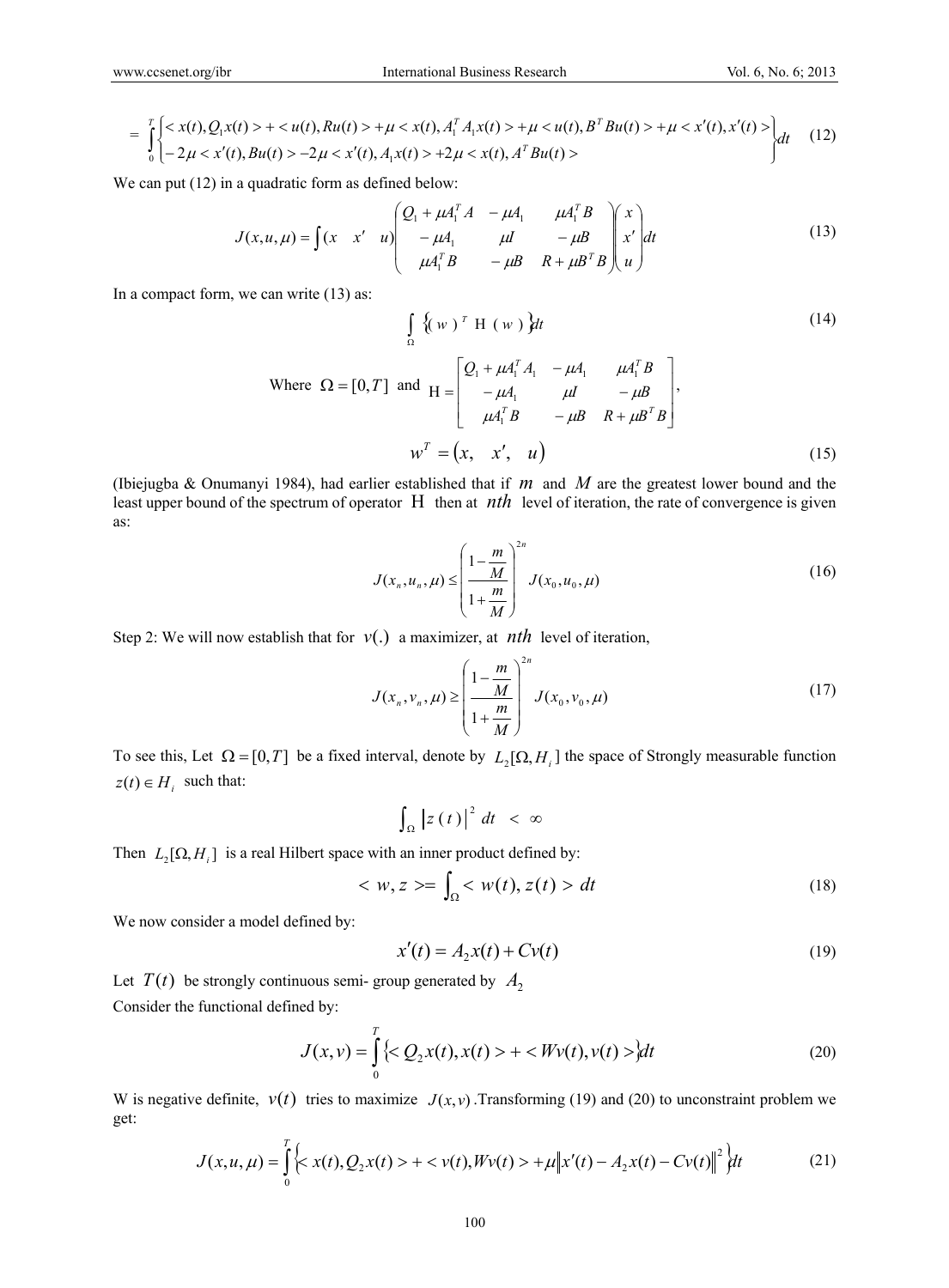Now, it is easy to note that the mild solution of (19) can be represented as

$$
x(t) = T(t)x_0 + \int_0^t T(t - \sigma) C v(\sigma) d\sigma
$$
 (22)

Define operator *P* as follows:

$$
(Pv)(t) = \int_0^t T(t - \sigma) C v(\sigma) d\sigma, v \in L_2[\Omega, H_3]
$$
 (23)

Let  $T(t)x_0 = r(t)$ ,  $r(t) \in L_2[\Omega, H_1]$ , then the corresponding solution to (22) is denoted by:

$$
x(t) = r(t) + (Pv)(t)
$$
\n
$$
(24)
$$

If we set:

$$
\begin{cases}\nQ_2 + \mu A_2^T A_2 = \Theta \\
W + \mu C^T C = F \\
A_2^T P + C = G \\
A_2^T C = K\n\end{cases}
$$
\n(25)

Then we can write (21) as:

$$
\frac{J(v,\mu)}{2} = F_0 + \langle r(t), Lv(t) \rangle + \frac{1}{2} \langle v(t), Av(t) \rangle \tag{26}
$$

Where

$$
L = 2(\Theta^T P - \mu A_2^T C - \mu A_2^T A_2 + \mu K)
$$
 (27)

$$
\Lambda = F + P^T \Theta P - \mu G^T G + 2\mu G^T A_2 P + 2\mu K^T P \tag{28}
$$

$$
F_0 = \frac{}{2}
$$
 (29)

Since  $v(.)$  is a maximizer of (26) then the operator  $\Lambda$  must be negative definite, then at nth level of maximization process,

$$
\frac{J(\nu_n, \mu)}{2} \ge \left[\frac{1 - \frac{\overline{m}}{\overline{M}}}{1 + \frac{\overline{m}}{\overline{M}}}\right]^{2n} J_0(\nu_0, \mu) \tag{30}
$$

 $\overline{M}$  and  $\overline{m}$  denote respectively the least upper and greatest lower bound of the spectrum of the operator  $\Lambda$ defined in (28). From (30) three cases are possible namely:

Case I: 
$$
\left[\frac{1 - \frac{\overline{m}}{\overline{M}}}{1 - \frac{\overline{m}}{\overline{M}}}\right]^{2n} = \left[\frac{1 - \frac{m}{M}}{1 + \frac{m}{M}}\right]^{2n}
$$

Then,

$$
J(\overline{v}, \mu) \ge J(\overline{v}, \overline{u}, \mu) \ge J(\overline{u}, \mu)
$$

Case II: 
$$
\left[\frac{1-\frac{\overline{m}}{\overline{M}}}{1+\frac{\overline{m}}{\overline{M}}}\right]^{2n} > \left[\frac{1-\frac{m}{M}}{1+\frac{m}{M}}\right]^{2n}
$$

Then,

$$
J(\overline{v}, \mu) \ge J(\overline{u}, \overline{v}, \mu) \ge J(\overline{u}, \mu)
$$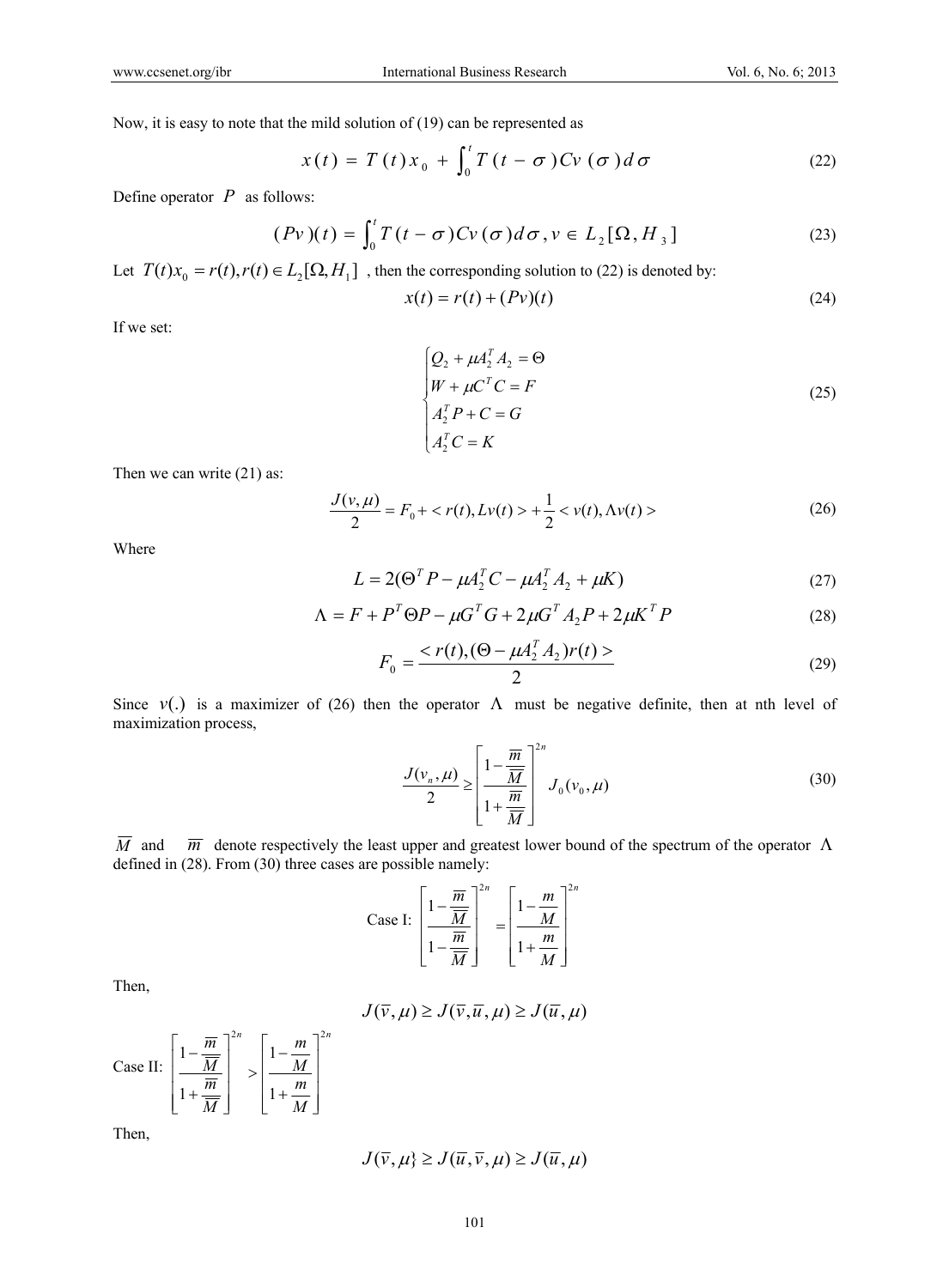Case III: 
$$
\left[\frac{1-\frac{\overline{m}}{\overline{M}}}{1+\frac{\overline{m}}{\overline{M}}}\right]^{2n} < \left[\frac{1-\frac{m}{M}}{1+\frac{m}{M}}\right]^{2n}
$$

In this case, one can always choose  $\bar{v}$ . such that

$$
J(\overline{v}, \mu) \ge \left[\frac{1 - \frac{m}{M}}{1 - \frac{m}{M}}\right]^{2n} J_0(v_0, \mu)
$$

We can infer from all the three cases that:

$$
J(\overline{u}, \mu) \le J(\overline{u}, \overline{v}, \mu) \le J(\overline{v}, \mu)
$$
\n(31)

#### **Remark (3)**

(i) The implication of our result is that for entrepreneurial firms, top management through its intrapreneurs requires minimal amount of resources (to do environmental scanning and planning flexibility) in dealing with the risk of entrepreneurship, in the presence of environmental uncertainty.

(ii) The result in (31) represents a worst case situation, that is to say that the intrapreneur will brake-even no matter the situation as long as there is a saddle point as represented in (31).

(iii) It should be very clear that the concept of "uncertainty" is artificial. We just assume that the system behaves according to some law; and model it accordingly. We seek the "best" under a "worst situation" (with respect to the uncertainty) in order to guarantee the desire performance over the entire range of the uncertainty.

#### **4. Conclusion**

Top management of a firm will pursue an entrepreneurial strategy if it hopes that entrepreneurship can make a notable difference in a firm's ability to compete and achieve sustainable performance (Ramachandran, Devarajan & Ray, 2006). Then, top management is faced with a lot of challenges, majorly uncertainties, in the business environment that need to be dealt with.

Top management, through its corporate entrepreneurs, wishes to minimise the costs of its operation in the face of uncertainties. It uses the factors of production to provide goods and services which constitute the costs of operation. The environment, on the other hand, tries to maximise these costs via various environmental constraints against the efforts of the top management. For a saddle point to be attained, an effective environmental scanning must be used to plan flexibly to break even.

Top management of an entrepreneurial firm needs to carry out its environmental scanning activities and plan flexibly in a problem-solving manner. This, especially in relation to how innovation activity thrives in the firm and the value of specialised knowledge created is recognised and integrated to create wealth (Ramachandran, Devarajan & Ray, 2006).

In all of this, planning flexibility and environmental scanning are considered effective strategies that can assist top management to cope with uncertainties in an entrepreneurial environment. Hence, a saddle point is ensured in a "worst case" situation.

#### **References**

- Aaker, D. A., & Mascarenhas, B. (1984). The Need for Strategic Flexibility. *Journal of Business Strategy, 5*(2), 74-82. http://dx.doi.org/10.1108/eb039060
- Abiola, B. (2012). On Generalized Saddle Point Solution for a Class of Differential Games. *International Journal of Science and Advanced Technology, 2*(8), 27-31.
- Aguilar, F. J. (1967). *Scanning the Business Environment.* New York: Macmillan.
- Albright, K. S. (2004). Environmental Scanning: Radar for Success. *The Information Management Journal, 38*(3), 38-45.
- Alpkan, L., Yilmaz, C., & Kaya, N. (2007). Market Orientation and Planning Flexibility in SMEs: Performance Implications and an Empirical Investigation. *International Small Business Journal, 25*(2), 152-172. http://dx.doi.org/10.1177/0266242607074518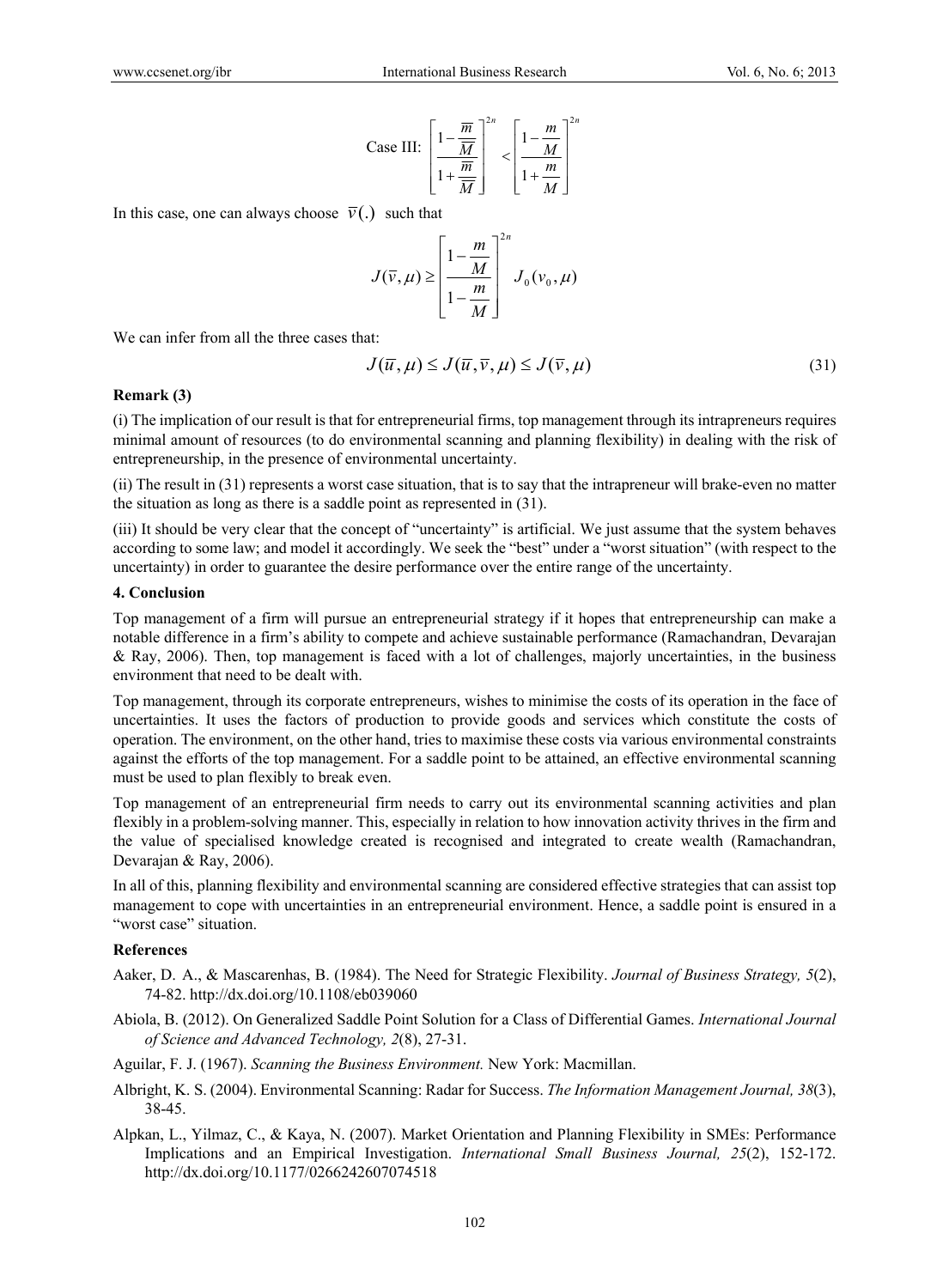- Ancona, D., Kochan, T., Maanen, J. V., & Westney, E. (2005). Managing for the Future: Organisational Behaviour and Processes in MIT Sloan Executive Programmes leading Change in Complex Organisations.
- Antoncic, B., & Hisrich, R. D. (2004). Corporate Entrepreneurship Contingencies and Organisational Wealth Creation. *Journal of Management Development, 23*(6), 518-550*.* http://dx.doi.org/10.1108/02621710410541114
- Antoncic, B., & Zorn, O. (2004). The Mediating Role of Corporate Entrepreneurship in the Organisational Support–Performance Relationship: An Empirical Examination. *Managing Global Transitions, 2*(1), 5-14.
- Awaiko, W. J. (2004). *Feasibility Report Writing.* Lagos: Adeola Printing Press Limited.
- Barringer, B. R., & Bluedorn, A. C. (1999). The Relationship between Corporate Entrepreneurship and Strategic Management. *Strategic Management Journal, 20*, 421-444. http://dx.doi.org/10.1002/(SICI)1097-0266(199905)20:5
- Bawuah, K., Buame, S., & Hinson, R. (2006). Reflections on Entrepreneurship Education in African Tertiary Institutions. *Acta Commercil,* 1-8. http://dx.doi.org /10.4102/ac.v6i1.78
- Bhalla, A., Henderson, S., & Watkins, D. (2006). A Multiparadigmatic Perspective of Strategy. *International Small Business Journal, 24*(5), 515-537. http://dx.doi.org /10.1177/0266242606067276
- Choo, C. W. (2001). Environmental Scanning as Information Seeking and Organisational Learning. *Information Research, 7*(1). http://dx.doi.org /10.1.1.203.1594
- Chow, I. R. (2006). The Relationship between Entrepreneurial Orientation and Firms' Performance in China. *SAM Advanced Management Journal*, *71*(3), 11-21.
- Covin, J. G., & Slevin, D. P. (1989). Strategic Management of Small Firms in Hostile and Benign Environments. *Strategic Management Journal, 10*(1), 75-87. http://dx.doi.org /10.1002/smj.4250100107
- Covin, J. G., & Slevin, D. P. (1991). A Conceptual Model of Entrepreneurship as Firm Behaviour. *Entrepreneurship Theory and Practice, 16*(1), 7-25.
- Dess, G. G., & Lumpkin, G. T. (2005). The Role of Entrepreneurial Orientation in Stimulating Effective Corporate Entrepreneurship. *Academy of Management Perspectives, 19*(1), 147-156. http://dx.doi.org/10.5465/AME.2005.1584
- Elenkov, D. S. (1997). Strategic Uncertainty and Environmental Scanning: The Case for Institutional Influences on Scanning Behaviour. *Strategic Management Journal, 18*(4), 287-302. http://dx.doi.org/10.1002/(SICI)1097-0266
- Garvin, D. A., & Lévesque, L. C. (2006). Meeting the Challenges of Corporate Entrepreneurship. *Harvard Business Review,* October, 102-112.
- Hagen, A., Halle, S., & Maghrabi, A. (2003). The Impact of the Type of Strategy on Environmental Scanning Activities in the Banking Industry: An International Perspective. *IJMC, 13*(2), 122-143. http://dx.doi.org/10.1108/eb047469
- Heimann, S. R., & Lusk, E. J. (1976). Health Facility Planning: An Example of a Decision Flexibility Approach. *Operational Research Quarterly, 27*(2), 449-457. http://dx.doi.org /10.1057/jors.1976.89
- Ibiejugba, M. A., & Onumanyi, P. (1984). On a Control Operator and some of its Applications, Communicated by Professor George Leitmann. *Journal of Mathematical Analysis and Applications, 1*, 22-32. http://dx.doi.org/10.1016/0022-247X(84)90154-9
- Kemelgor, B. H. (2002). A Comparative Analysis of Corporate Entrepreneurial Orientation between Selected Firms in the Netherlands and the U.S.A. *Entrepreneurship and Regional Development, 14*, 67-87. http://dx.doi.org/10.1080/08985620110087023
- Kourteli, L. (2005). Scanning the Business Environment for Information: Evidence from Greece. *Information Research, 11*(1), 1-12.
- Kreiser, P., Marino, L., & Weaver, K. (2002). Assessing the Psychometric Properties of the Entrepreneurial Orientation Scale: A Multi-country Analysis. *Entrepreneurship Theory and Practice, 26*(4), 71-94.
- Kukalis, S. (1989). The Relationship among Firm Characteristics and Design of Strategic Planning Systems in Large Organisations. *Journal of Management*, *15*(4), 565-579. http://dx.doi.org/10.1177/014920638901500406